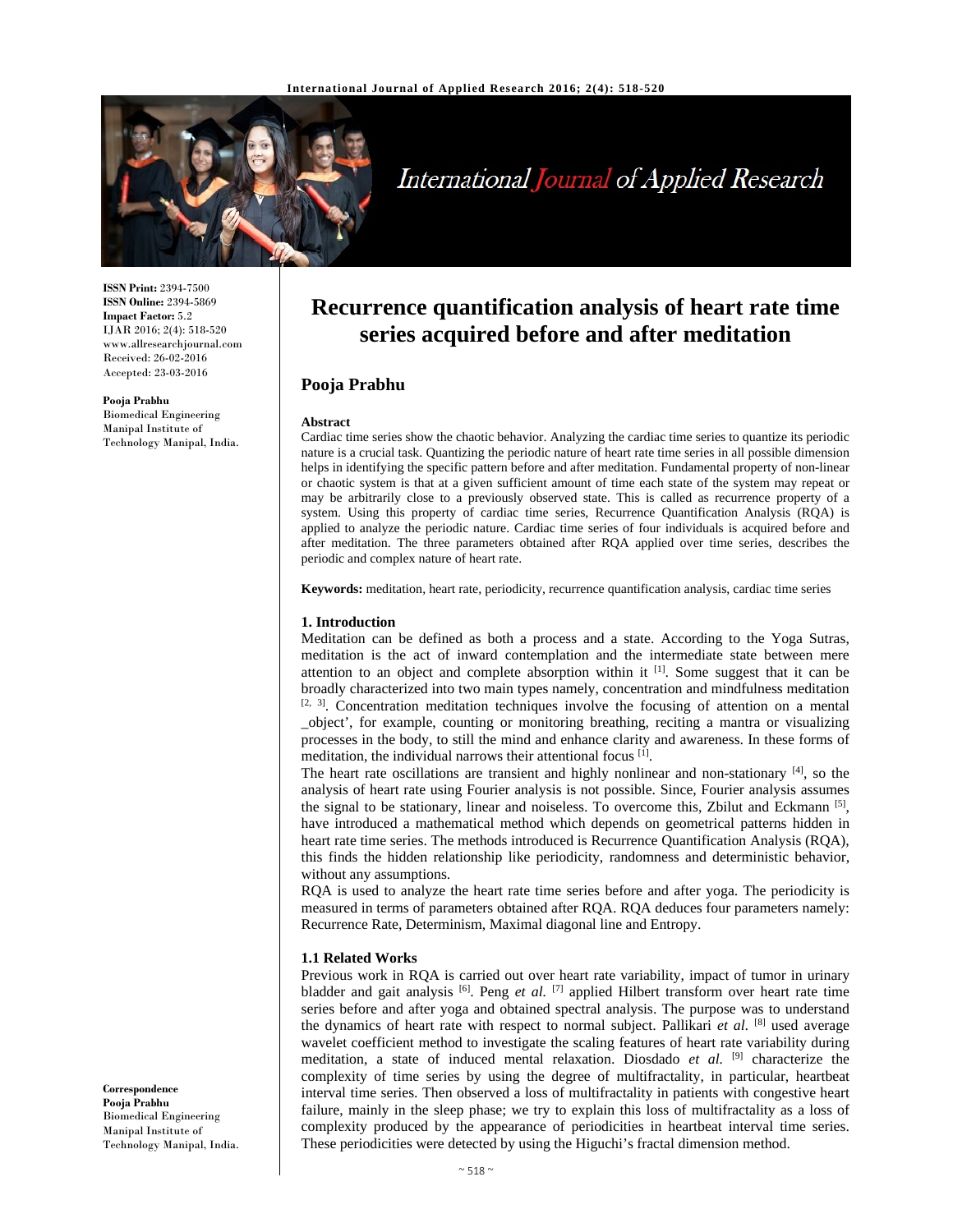# **2. Recurrence Quantification Analysis**

Heart rate time series show property like periodicity, to explore this RQA is applied. RQA has four parameters namely:

*i) Recurrence Rate (RR):* The more periodic the signal, higher is the *RR* value. Recurrence rate is calculated as in (1).

$$
RR(\varepsilon) = \frac{1}{N^2} \sum_{i,j=1}^{N} R_{i,j}(\varepsilon)
$$
 (1)

*ii) Determinism (DET):* Processes with stochastic behavior (for example random numbers) produce none diagonals or very short diagonals, but periodic signals (for example sine waves) produce very long diagonal lines. Determinism is calculated using (2).

$$
DET = \frac{\sum_{l=l_{\min}}^{N} l P^{\varepsilon}(l)}{\sum_{i,j=1}^{N} R_{i,j}(\varepsilon)}
$$
\n(2)

where, *l* is the length of diagonal line and  $P^{\varepsilon}(l)$  is the diagonal line length distribution parallel to the line of identity.

*iii) Maximal diagonal line* ( $L_{\text{max}}$ ): It determines the chaotic behavior of the system. Periodic signals produce long diagonal lines [10]. Maximal diagonal line is estimated using  $(3)$ .

$$
L_{\text{max}} = \max(\{l_i; i = 1, 2, ..., N_l\})
$$
\n(3)

where,  $N_l$  is the number of diagonal lines parallel to line of identity

*iv) Entropy (ENT):* More the deterministic structure of RP, smaller the number of bits required to represent the structure. Shannon entropy of distribution of diagonal line is calculated as in (4).

$$
ENT = -\sum_{l=l_{\min}}^{N} p(l) \ln(p(l))
$$
\n(4)

# **3. Methodology**

## **3.1 Dataset under study**

Heart rate time series for four healthy subjects can is obtained from physionet [11]. *Chi meditation group* is considered in this study. There are two time series for each of the four subjects, denoted by record names with the suffix pre for the pre-meditation period and med for the meditation period. Each series is about one hour in duration.

### **3.2 RQA applied over Heart Rate Time Series**

RQA is on each dataset acquired before and after meditation. User adjustable parameters required for RQA are Embedding dimension, Time delay and threshold is obtained from False nearest neighbor method, mutual information and phase space reconstruction method respectively. These three parameters are fed into RQA to obtain four parameters of RQA.

#### **4. Result Analysis**

Figure 1 illustrates the heart rate signal before and after meditation. Before meditation it is complex and abrupt. But, after meditation the time series is in same level, i.e it is recurring into same state, thus, exhibiting recurrence property.



**Fig 1:** Heart rate time series before and after meditation (horizontal axis: time in seconds, vertical axis: Heart rate

Table 1 depicts the four parameters obtained after RQA. All the parameters show that periodicity was more after meditation. Entropy value show that heart rate before meditation was a complex.

| <b>Subject</b> |               | <b>Recurrence Rate</b> | <b>Determinism</b> | <b>Maximal diagonal line</b> | <b>Entropy</b> |
|----------------|---------------|------------------------|--------------------|------------------------------|----------------|
|                | <b>Before</b> | 0.0043                 | 2.2628             | 34                           | 0.6244         |
|                | After         | 0.013                  | 0.5752             | 55                           | 1.189          |
| $\overline{2}$ | Before        | 0.0769                 | 0.8356             | 83                           | 2.0672         |
|                | After         | 0.0053                 | 0.4924             | 139                          | 1.0654         |
|                | Before        | 0.0203                 | 0.6007             | 158                          | 1.4697         |
|                | After         | 0.0044                 | 0.258              | 10                           | 0.7362         |
| $\overline{4}$ | Before        |                        | 0.0008             | 116                          | 0.002          |
|                | After         | 0.0118                 | 0.5976             | 128                          | 1.1248         |

**Table 1:** Results after Recurrence Quantification Analysis